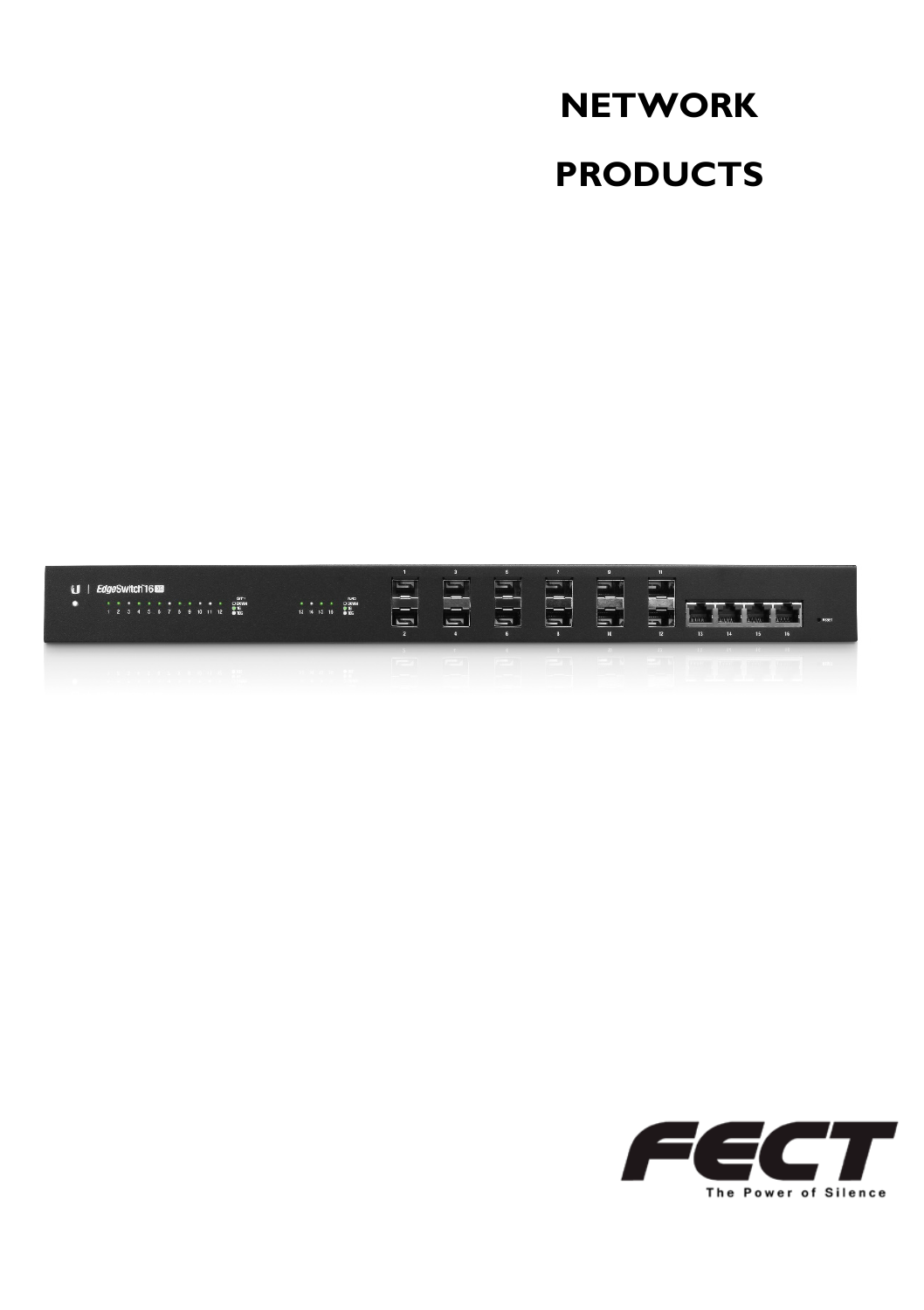# FECT Edge products

The EdgeSwitch is a fully managed, PoE+ Gigabit switch, delivering robust performance and intelligent switching for growing networks. The EdgeSwitch offers an extensive suite of advanced Layer-2 switching features and protocols, and also provides Layer-3 routing capability.

The Edge products offers the forwarding capacity to simultaneously process traffic on all ports at line rate without any packet loss.

The EdgeSwitch models are available with 8, 24, or 48 PoE Gigabit Ethernet ports of auto-sensing IEEE 802.3af/at or configurable 24V Passive PoE to simplify your infrastructure. By default, the EdgeSwitch automatically detects 802.3af/at devices so they automatically receive PoE. For 24V Passive PoE devices, manually enable 24V passive PoE using the EdgeSwitch Configuration Interface. They are also available without PoE.

The EdgeSwitch provides fiber connectivity options for your growing networks. The 8 and 24-port models include two SFP ports, providing up to 1 Gbps uplinks. For high-capacity uplinks, the 48-port models include two SFP and two SFP+ ports, providing uplinks of up to 10 Gbps.

The EdgeMAX switch supports a non-blocking throughput up to 160 Gbps. For fiber connectivity, it features 12 SFP+ ports. For copper connectivity, the EdgeSwitch XG offers four RJ45 ports that support 10GBASE-T, the standard for 10 Gbps connections using Cat6 (or higher) cabling and RJ45 connectors.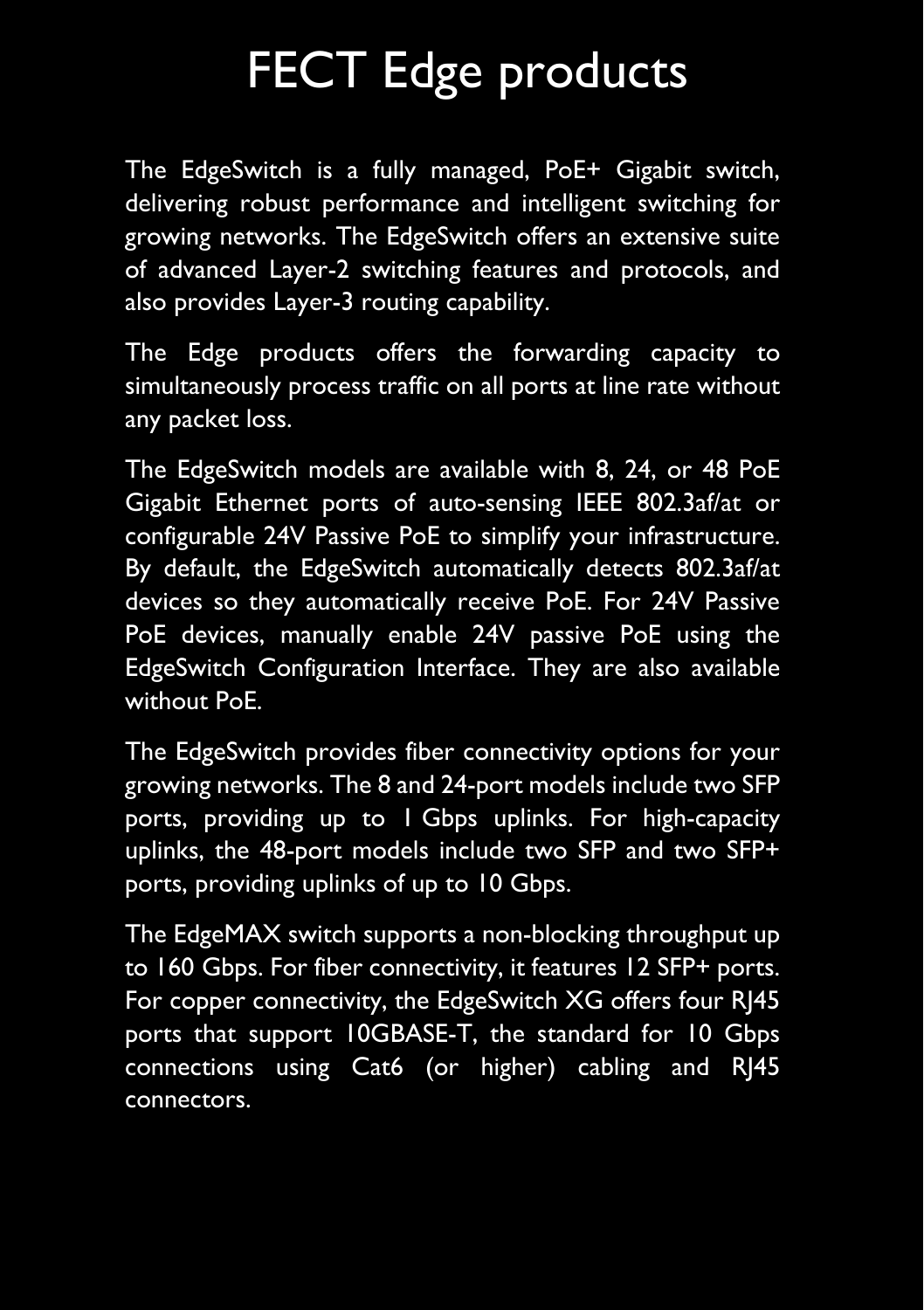### **FECT Edge Product List**

| ES-8-150W                                                | Managed PoE+ Gigabit Switch with SFP |
|----------------------------------------------------------|--------------------------------------|
| <b>Gigabit Ethernet ports</b>                            | 8                                    |
| <b>SFP</b> ports                                         |                                      |
| Non-Blocking Throughput                                  | 10Gbps                               |
| <b>Switching Capacity</b>                                | 20Gbps                               |
| Forwarding rate                                          | 14,88 Mpps                           |
| Supports POE+ (150W) IEEE 802.3at/af and 24V Passive PoE |                                      |

| ES-24-250W                                               | <b>Managed Gigabit Switch with SFP</b> |  |  |
|----------------------------------------------------------|----------------------------------------|--|--|
| Gigabit Ethernet ports                                   | 24                                     |  |  |
| <b>SFP</b> ports                                         |                                        |  |  |
| Non-Blocking Throughput                                  | 26 Gbps                                |  |  |
| <b>Switching Capacity</b>                                | 52 Gbps                                |  |  |
| Forwarding rate                                          | 38,69 Mpps                             |  |  |
| Supports POE+ (250W) IEEE 802.3at/af and 24V Passive PoE |                                        |  |  |

| ES-48-500W                                               | <b>Managed Gigabit Switch with SFP</b> |
|----------------------------------------------------------|----------------------------------------|
| Gigabit Ethernet ports                                   | 48                                     |
| SFP ports                                                | $2 + 2$ SFP+                           |
| Non-Blocking Throughput                                  | 70 Gbps                                |
| <b>Switching Capacity</b>                                | 140 Gbps                               |
| <b>Forwarding Rate</b>                                   | 104,16 Mpps                            |
| Supports POE+ (500W) IEEE 802.3at/af and 24V Passive PoE |                                        |

| <b>ES-16-XG</b>               | 10G 16-Port Managed Aggregation Switch |
|-------------------------------|----------------------------------------|
| <b>Gigabit Ethernet ports</b> | 2 (10GBASE-T)                          |
| SFP+ ports                    | 12                                     |
| Non-Blocking Throughput       | 160 Gbps                               |
| <b>Switching Capacity</b>     | 320 Gbps                               |
| <b>Forwaring Rate</b>         | 238,10 Mpps                            |